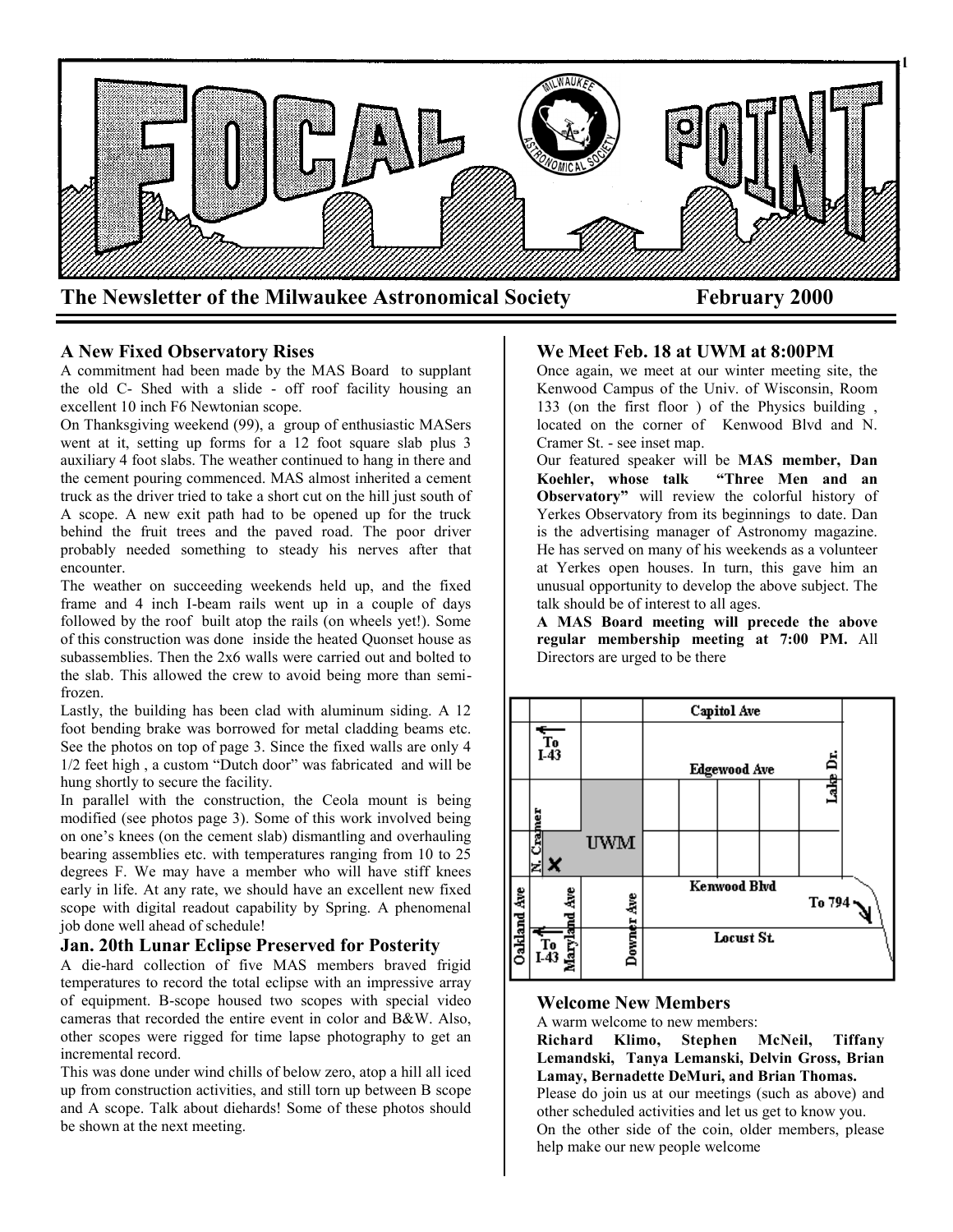# **Bits & Pieces**

2

The following items came up during the January meeting.

\* MAS membership now stands at 183

\*Separate (from the gate key) keys for the C-shed can be purchased by any member but only after going through a checkout on sliding roof and 10 inch scope operation.

\* Open house schedules under review. Perhaps fewer, with better preselection of dates for both deep sky and planetary observation (i.e. Partial moon ).

\* A-scope dome drive has been repaired and is now fully operational.

\*The President issued an early call for candidates for the May elections. the offices of President, Vice President, Secretary, and Treasurer are up for election as well as three Directors. Let your interest be known to any officer or board member.

## **Library News**

Two newly acquired books are,

**1.The Invisible Pyramid - A Naturalist Analyzes the Rocket Century- by Loren Eiseley-1970.** Read this book! Though Eiseley can become poetic in his narrative, he gives a most humanistic perspective on life in this century and its consequences. One of the most enjoyable and thought provoking authors, Eiseley is fun (not to mention disturbing at times).

**2. Edwin Hubble- Mariner of the Nebulae- by Gale E. Christiansen-1995.** As to the big names: Copernicus, Newton, Einstein, those that changed our understanding of the universe and our place within it, Hubble has made the latest and greatest blow to anthropocentrism. Hubble showed that the even the universe evolves. First, he showed that "spiral nebulae" were, in fact, "Island universes",i.e., other galaxies, by resolving their stars. Red shift measurements proved that the galaxies were receding from the Milky Way with a velocity proportional to their distance. Hence, the universe had a beginning, the Big Bang. This biography recounts E, Hubble's flamboyant and exceptionally interesting life.

*Scott Laskowski, MAS Librarian*

#### **Observers Corner**

Definitely make plans to observe the occultation of 8.9 mag SAO 093783 by asteroid 59 Elpis on Feb 7 at 1733 local time. It features a delta mag of 3.8. The predicted path passes directly over Madison with Milwaukee on the eastern edge. A 6 percent Moon, 75 degrees away will not interfere, but the Sun will have just set. Nevertheless, the brightness of the star makes it a good target.

The February issue of Sky & Telescope has a good article on Planetary occultations for 2000. It list potential minor planetary (asteroids) occultations of stars. It also states observing data requirements that can be used by IOTA (International Occultation Timing Association) in gauging the size and shape of the various asteroids.

Try doing this type of observing. It can be a way of contributing to the science of astronomy and deriving a lot of personal satisfaction with your hobby.

# **Observer Report** *- Lunar Graze*

**3**

It is a cloudy Sunday afternoon, Dec. 12th, and at 4:00 p.m. I get a call that the Lunar Graze is on. Clearing skies are forecast just in time for the Graze. This will be the first time I have participated in a graze. About a dozen members of both the Milwaukee and Madison Astronomical Societies meet on a carefully selected stretch of rural highway just outside of Waterloo Wisconsin. As predicted, the skies clear revealing a beautiful crescent moon and the Milky Way.

Next, we set out about 2 miles of cable. There are switches every tenth of a mile along this cable. The switches all send signals back to a main receiving box that times and records all of the data from the twenty stations during the graze.

Now came the exciting part. I was dropped off at a switch with no one else in sight. I had my telescope set up in a flash and had a good 20 minutes to go before the graze. There was a chance that my lens would frost over, so I kept the lens cover on until just before the graze. This gave me time to lay back in the grass and peacefully enjoy the night sky.

Soon the pressure was on. With a few minutes to go before the onset of the graze I began to concentrate on the faint star that was about to pass through the mountains on the edge of the moon. I waited and waited not knowing what to expect. Then suddenly the star disappeared. I quickly depress my switch. A short time later it reappeared and I release my switch. Again it disappeared and reappeared. Finally it disappeared a third time for a very long time. I thought I had lost it but finally it was there again. The graze was over.

It was not easy, and I am not sure if I had the timing right on the last reappearance. It took a lot of concentration. I hear that when a brighter star is grazed, it is much easier to observe.

The goal of this exercise is to map out a very detailed sketch of the mountains on the edge of the moon. Because we are spread out over a 2 mile area, we end up with very good resolution.

Unfortunately there was a paper jam in the main recording machine. All of the data was lost. In spite of this unfortunate development, I still enjoyed the experience. We are fortunate to have a club with all of the equipment needed to carry out this kind of observation. As a club, we have 2 miles of cable with switches, a trailer for the cable, a recording box, and 12 portascopes specifically designed for grazing occultation observing. The most important thing that we have is people who have the knowledge and expertise required to use the equipment and have a successful graze observation.

The next time you see a lunar graze announced, mark your calendar and try to make it. It is quite an experience.

*Carlos Garces, member, MAS*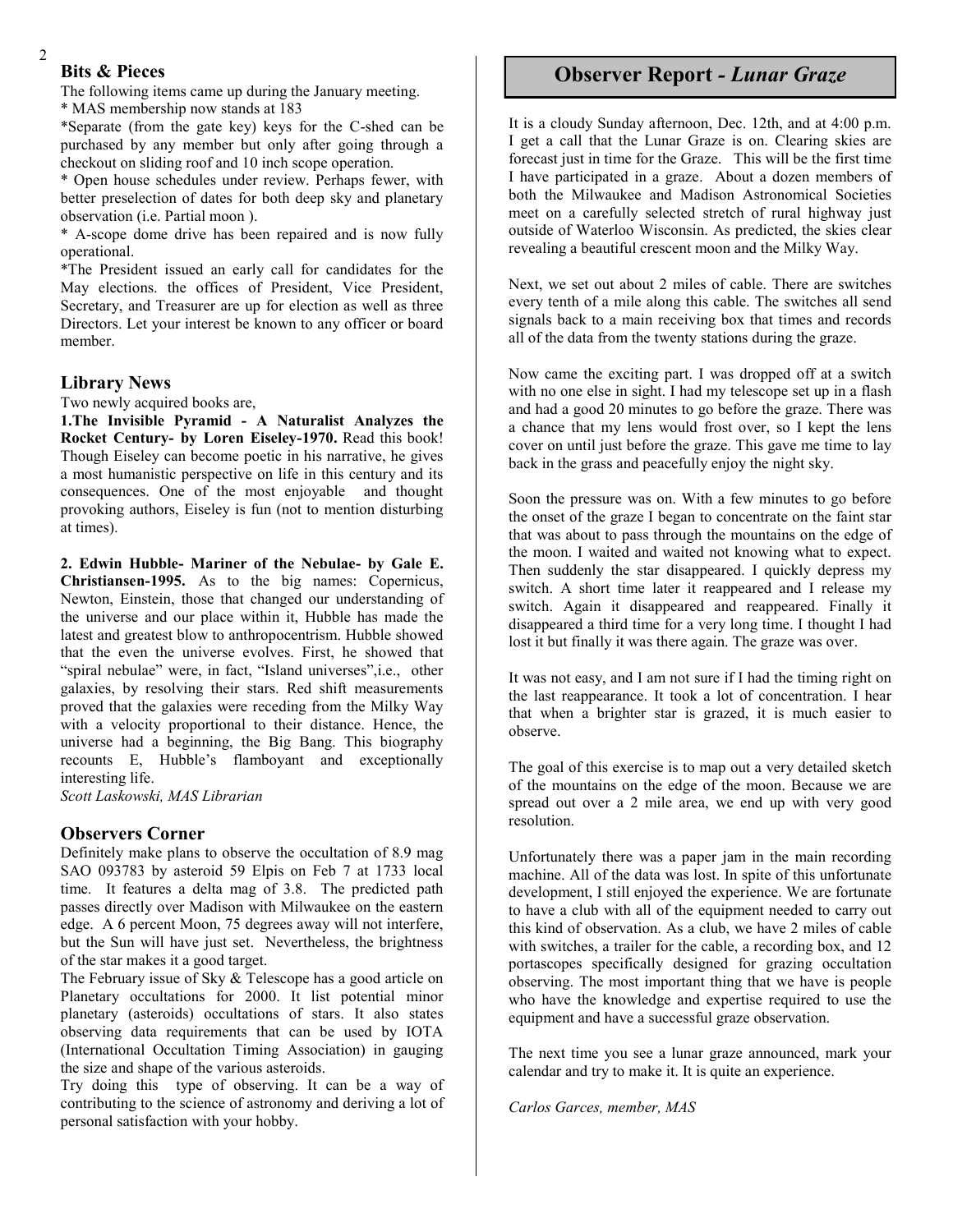

**C Scope, Roll-off roof observatory rapidly approaches operational status.** Only aluminum cladding the front wall and door hanging remains. Shown at right is the modified Ceola mount on an isolated pad. The mount has a clock drive and is currently being overhauled. Planning is in progress to add digital readouts for RA and Dec.



**ST9/B-scope images of M1,Crab Nebula (left) & M42 Orion Nebula (right)**. Note the detail of the gaseous "wisps" in the Crab. The Orion nebula was shown in the Jan issue of Focal Point thru Z-scope.Trapezium is the central cluster. This more expanded view of the nebula is possible because of B-scope's shorter focal length. *-Images by G. Samolyk*



**More supernova (SN) images.** At left is shown the SN in NGC 2986 and left, in NGC 3184 (see arrows). These are a small sampling of currently observed SN's. *Images by G. Samolyk*